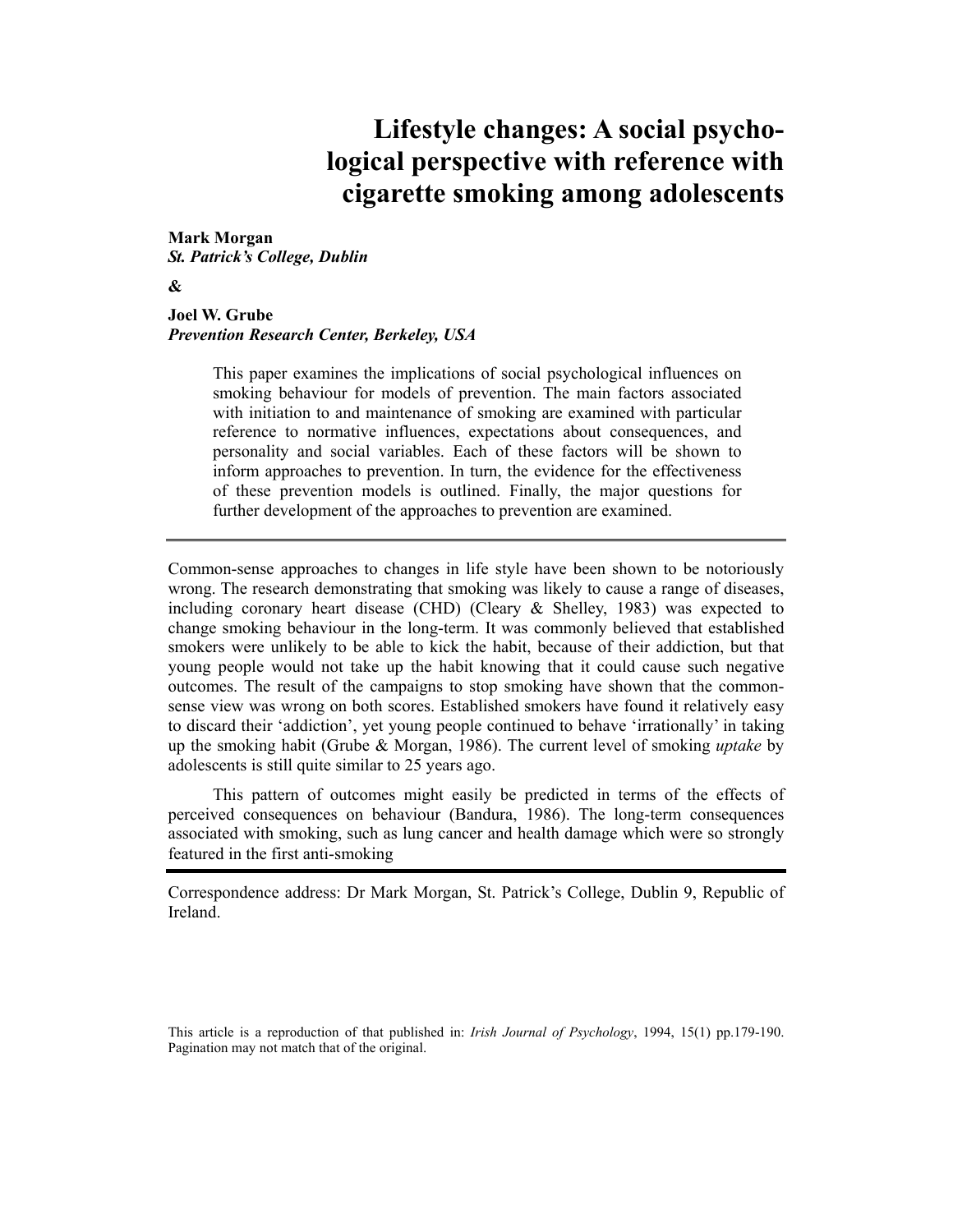campaigns, are so dim and distant in the lives of children and adolescents as to make them weak motivators. On the other hand, 'looking cool' and feeling more popular are short-term outcomes that are much more salient than the long-term effects.

This paper examines a number of issues related to the major factors associated with changes in behaviour of relevance to health, with particular reference to smoking among adolescents. We then illustrate how some of the findings indicate the potential for smoking prevention and describe the results of some of the interventions.

### *INFLUENCES ON ADOLESCENT SMOKING*

A theoretical framework (Grube & Morgan, 1986) which would seem to predict and explain the initiation to and maintenance of smoking behaviour among adolescents is described in Figure 1. The factors are ordered from left to right to indicate the extent to which they are hypothesised to influence smoking directly or through other variables. The distal variables appear in the left hand column; these are thought to influence smoking only indirectly. Included in this category are genetic characteristics and background influences such as age, social background and gender. Variables of an intermediate nature appear in the middle columns. These include normative influences, expectancies regarding smoking use, attitude to smoking as well as perceived availability. Finally, the present model assumes that only two variables directly influence smoking, i.e., intention and habit.

The theoretical framework presented here has been heavily influenced by two theoretical positions, i.e., the theory of reasoned action (Ajzen  $\&$  Fishbein, 1980) and cognitive social learning theory (Bandura, 1986). The theory of reasoned action assumes social behaviours like smoking are largely the result of rational decision making processes. Consistent with this assumption behavioural intentions are seen as to be one of the primary determinants of smoking. In turn, the theory proposes that intentions are the direct result of attitudes, expectancy value beliefs and normative influences.

However, the present model includes a wider range of variables than do these models. For example, the Azjen and Fishbein model has a particularly restrictive conception of the influences within the normative domain - a point which is discussed further below. The other significant difference is that the influences proposed here are regarded as being interactive in some cases, whereas Ajzen and Fishbein do not consider such effects.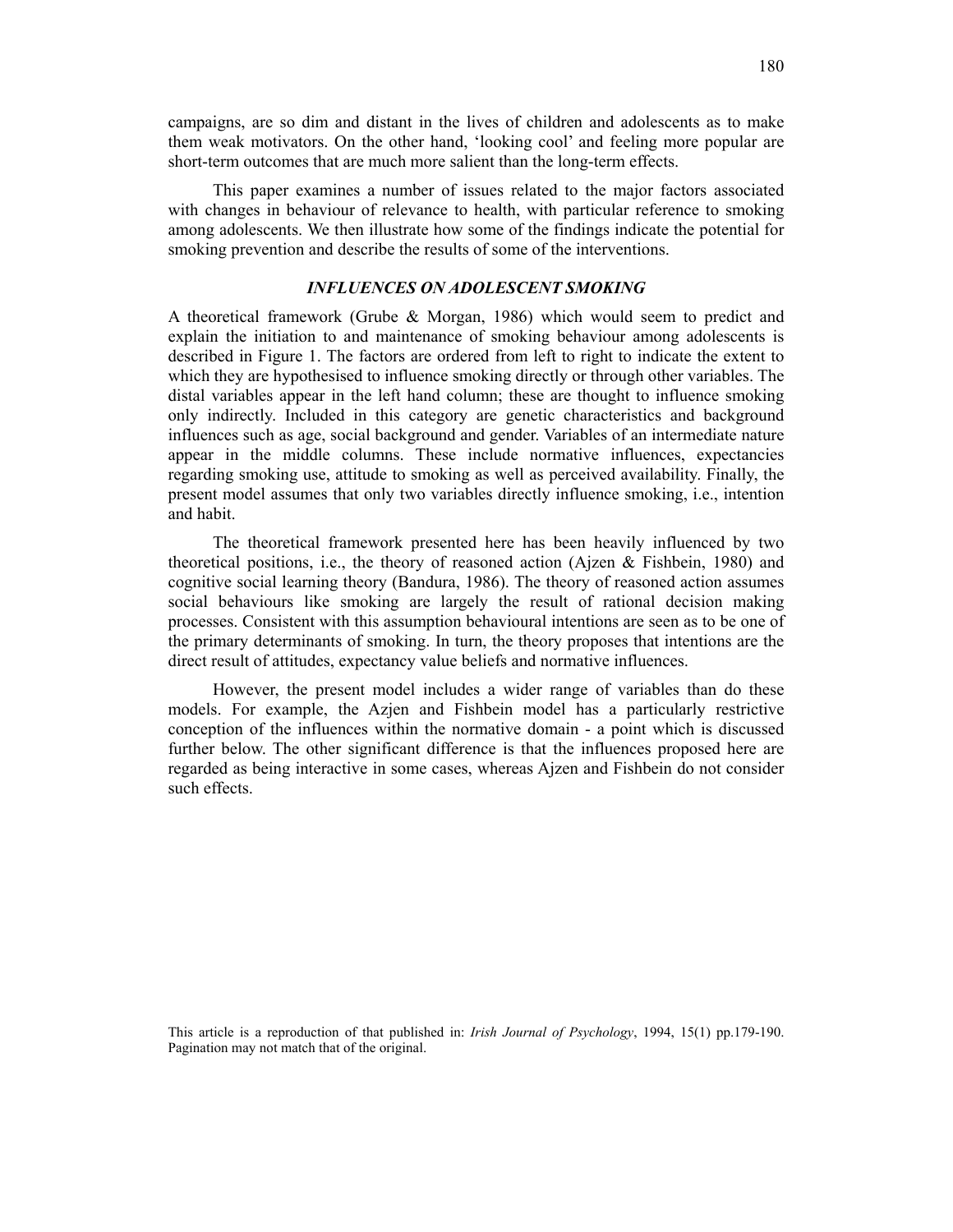| <b>DISTAL</b><br>Background<br>characteristics | Personality/Values                                              | <b>INTERMEDIATE</b><br>Expectancy-Value Beliefs       | Attitude                            | <b>IMMEDIATE</b><br><b>Behavioural</b><br>Intention |
|------------------------------------------------|-----------------------------------------------------------------|-------------------------------------------------------|-------------------------------------|-----------------------------------------------------|
| Gender                                         | Value for<br>independence                                       | Perceived consequences                                | Evaluation<br>of behaviour          | Subjective<br>likelihood                            |
| Geographic location                            | Extroversion/<br>sensation seeking                              | Evaluation of perceived<br>consequences               |                                     |                                                     |
| Age                                            | Self-esteem<br>Tolerance of deviance<br>Internality-externality |                                                       |                                     |                                                     |
| Physiological-<br>Genetic Factors              | <b>Social Bonding</b>                                           | Substance Use<br>Environment                          | Perceived Availability Habit        |                                                     |
| Genetic bases<br>for personality               | Attachment to family                                            | Behaviours of parents                                 | Perceived access                    | Cognitive<br>scripts                                |
| Susceptibility<br>to drug                      | Attachment to peers                                             | Behaviours of peers                                   | Expected cost<br>/resources         | Conditioned<br>behaviours                           |
| Susceptibility<br>to addiction                 | Attachment to religion                                          | Attitudes of parents                                  | Knowledge                           |                                                     |
|                                                | Attachment to school                                            | Attitudes of peers<br>Social/legal sanctions<br>Media |                                     |                                                     |
| Socio-Cultural Factors                         | Previous Behaviour                                              | Dependency                                            | Normative beliefs                   |                                                     |
| Meaning and role<br>of substance use           | Past substance use                                              | Tolerance                                             | Perception of parental<br>behaviour |                                                     |
| Cultural definitions                           |                                                                 | Physical<br>dependence                                | Perception of peer behaviour        |                                                     |
|                                                |                                                                 | Adaptive<br>dependence                                | Perception of parental attitudes    |                                                     |
|                                                |                                                                 |                                                       | Perception of peers attitudes       |                                                     |

**Figure 1.** Hypothesised influences an adolescent substance use (reprinted with permission from Grube and Morgan, 1986, p.27).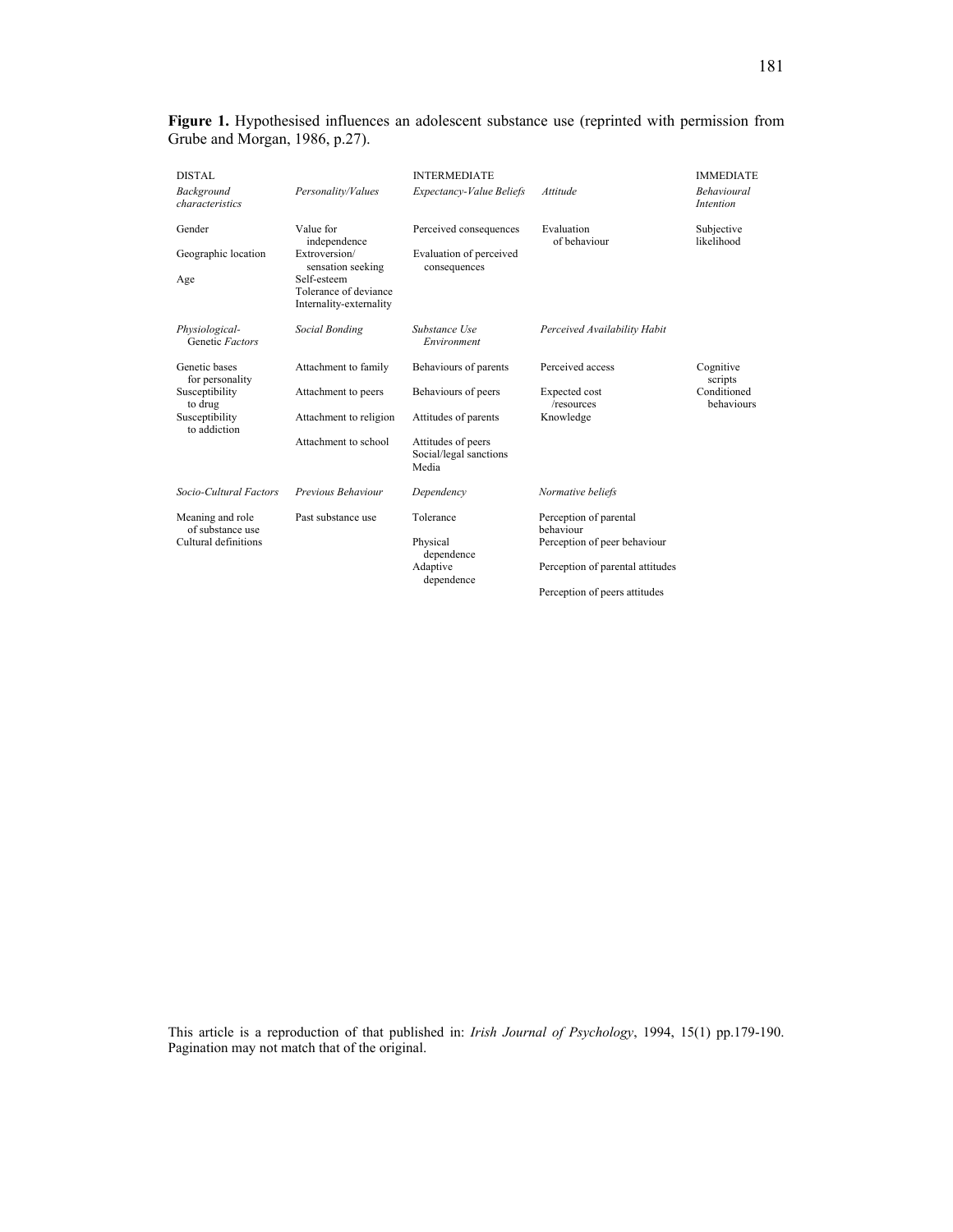A number of influences that are considered to be at the intermediate level of influence are examined here. In each case the evidence for the significance of the influence is examined and some implications for interventions are addressed.

## *NORMATIVE INFLUENCES*

There are least two types of normative influence that are influential. *Perceived approval* consists of beliefs about the extent to which parents or peers may approve or disapprove of a particular behaviour while *behavioural norms* consist of beliefs about the extent to which significant others engage in the behaviour themselves. The various kinds of normative beliefs may or may not be consistent with each other. Parents, for example, may be seen as proscribing smoking for their children while at the same time conveying social acceptance of this behaviour through their own smoking. A study by Grube, Morgan and McGree (1986) examined the relative importance of behavioural norms and perceived approval in the context of the smoking behaviour of Irish school children and college students. In both samples, it was clear that behavioural norms were distinct from perceived approval. Furthermore, they were better predictors of smoking behaviour. The important implication of this is that the research that has failed to consider behavioural norms may have led to an under-estimation of the contribution of normative influences as determinants of behaviour, since the results may have been due to the fact that only measures of perceived approval were included.

From the point of view of cigarettes smoking, an important question concerns the extent to which the influences associated with normative influences *change* during adolescence. This was the focus of the study by Morgan and Grube (1989) with a sample of 3000 Irish post-primary school pupils. The results showed that normative influences on smoking behaviour increased up to age 15-16 years and then declined. This curvilinear pattern seemed to have been largely due to the rise and decline of peer influences over these years. Interestingly, however, the influence of parents (both in terms of parental example and approval) was constant over this period.

Given that peer influence has been established as a major facet of normative influences, most of the studies have lacked a rationale regarding how peers should be identified and how predictions might be made on the relative influence of one group of age-mates as opposed to another. Morgan and Grube (1991) proposed that influence would depend heavily on closeness of peer relationships. In a longitudinal study, they sought to determine the extent to which persons identified as the 'best friend' and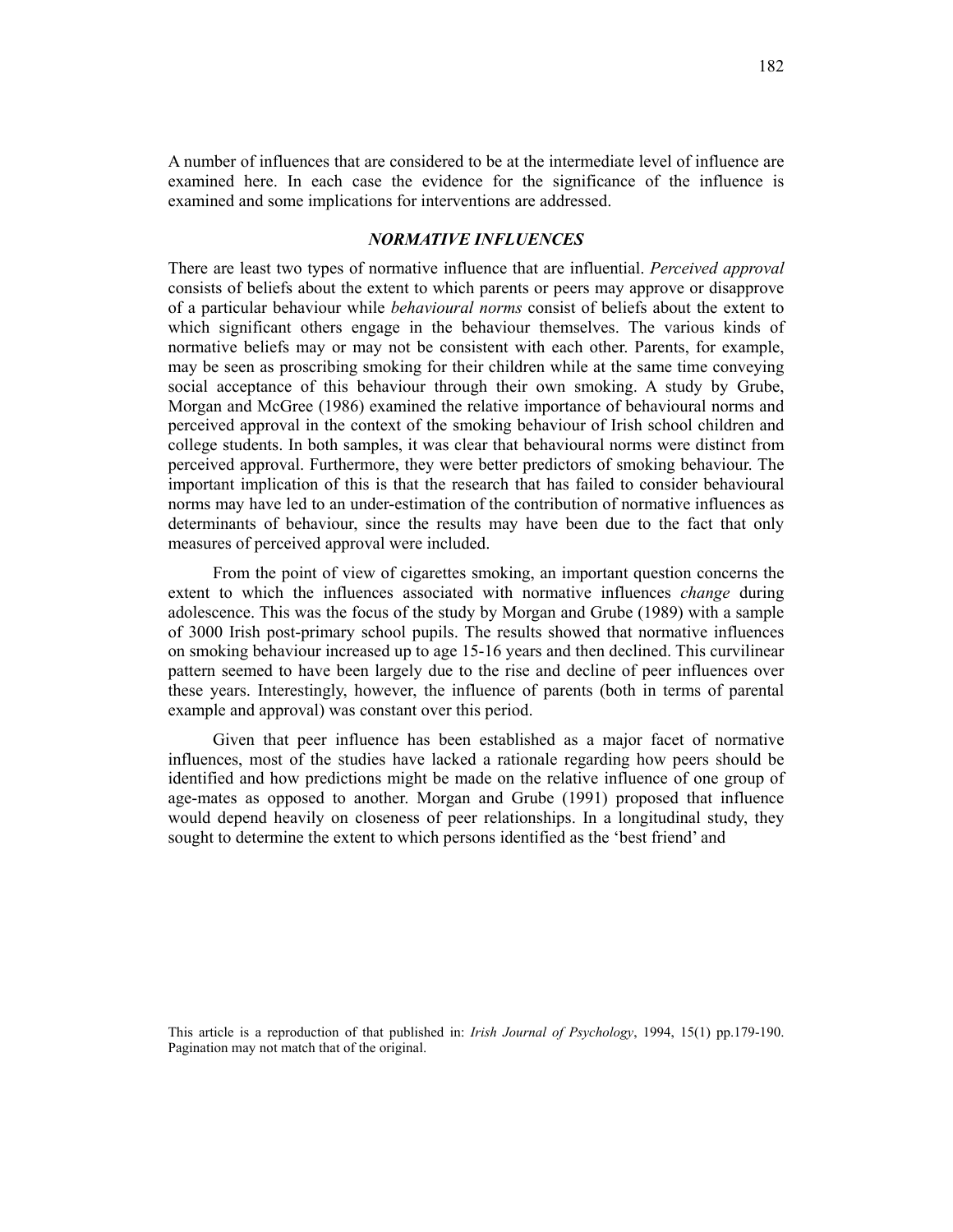'other good friends' and ' young people my age' are important influences in adolescent smoking and other substance use. In support of the closeness hypothesis the influences associated with peers identified by respondents as friends were better predictors of smoking than those of same-aged peers while the person identified as the best friends was especially influential. However, there were important differences in the peer influences associated with maintenance of smoking as opposed to initiation. It emerged that several good friends were influential (through example and approval) in initiation while the best friend had a critical role in the maintenance of smoking behaviour.

## *NORMATIVE EDUCATIONAL APPROACHES TO PREVENTION*

These approaches arc based on the evidence described above on the relationship between normative support for smoking and actual smoking behaviour. In general, normative education programmes are designed to make salient to young people the message that prevailing norms regarding smoking are more conservative than many young people think is the case. The components of normative education often include providing indicators that smoking is not as widespread among peers as children may think, encouragement for young people to make public commitments not to smoke and the depiction of smoking as socially unacceptable.

A recent study by Hansen and Graham (in press) showed that correcting erroneous perceptions among students about the prevalence and acceptability of alcohol, actually deterred the onset of alcohol consumption. Specifically, it was shown that normative education reduced the incidence of drunkenness and the prevalence of alcohol problems among students in junior high schools in California. Furthermore, Hansen and Graham have demonstrated that such education was more effective than other treatments in reducing the onset of drinking behaviour.

While these initial tests of the effects of normative education are worthwhile and would seem to be especially promising in delaying the onset of smoking, some considerations about the nature of peer influence are worth considering. First, the evidence reviewed above suggests that information about same-age peers should have relatively little influence compared to the closer peer group (friends and the 'best friend'). A second important factor to note is that there is a well-documented bias whereby people to perceive their own opinions and behaviours as more typical than they are in reality. This research on the so-called 'false-consensus effect' (Rodin & Salovey, 1989) has also demonstrated that beliefs about the prevalence of behaviours like smoking and drinking are not easily modified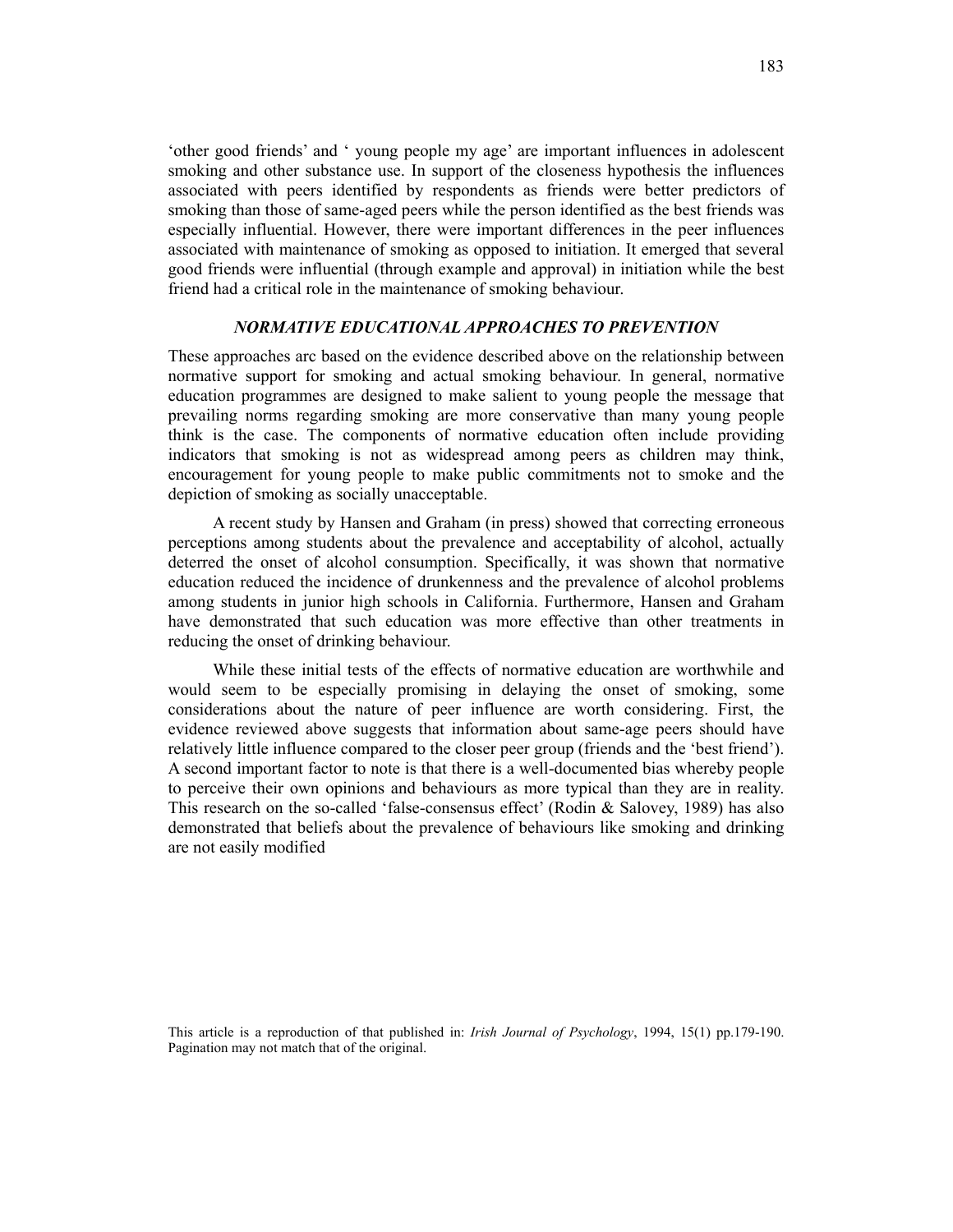among substance users. In other words, while it is easy to convince nonsmokers that smoking is unacceptable and that only a minority of the same-aged population indulge in the habit, the deeper significance of the behaviour for smokers may make them less ready to accept the veracity of such assertions. Thus, while it may well be that establishing conservative norms may indeed be an effective means for bringing about a reduction in adolescent smoking, there would seem to be a real difficulty providing information that is credible enough to create such norms.

Normative education approaches have some extremely important implication for teachers, parents and health professionals involved with efforts to reduce behaviours like smoking, drinking and other drug use. Many interventions suggest that these behaviours (i.e., underage drinking and adolescent smoking) are very prevalent. Usually such information is considered to be 'neutral information' that provides a context for later skill training and/or information about consequences. What is not frequently realised is that such information may indicate that there are supporting norms for such behaviour among young people and this in turn may have the effect of reducing positive effects that the programme might otherwise have had. Thus, the information on normative influences may not only indicate the direction for programmes for prevention but may also suggest components of such programmes that should be *avoided.* 

## *EXPECTATION OF CONSEQUENCES*

Expectations relating to consequences have two components. Firstly, there is the perception of the likelihood that a given behaviour will have specific personal consequences for the individual and secondly there is the evaluation of these consequences. An example of the first component would be the probability that a young person thinks that smoking will harm their health, while the second component refers to their judgement about the importance of such consequences, i.e., how important damaging their health is to them. Two distinctions are important in the consideration of the effects of consequences, i.e., between long-term and short-term consequences and between positive and negative outcomes. 'Damage to health' and 'becoming addicted' are relatively long-term consequences of smoking while 'having bad breath' or 'smelly clothes' are outcomes that tend to occur in the short-term as a result of smoking. All of these outcomes are negative in the sense that they are undesired consequences. In contrast, outcomes such as 'becoming popular', 'forgetting one's troubles' and 'looking cool' can be regarded as positive consequences since they are part of the motivation for smoking behaviour.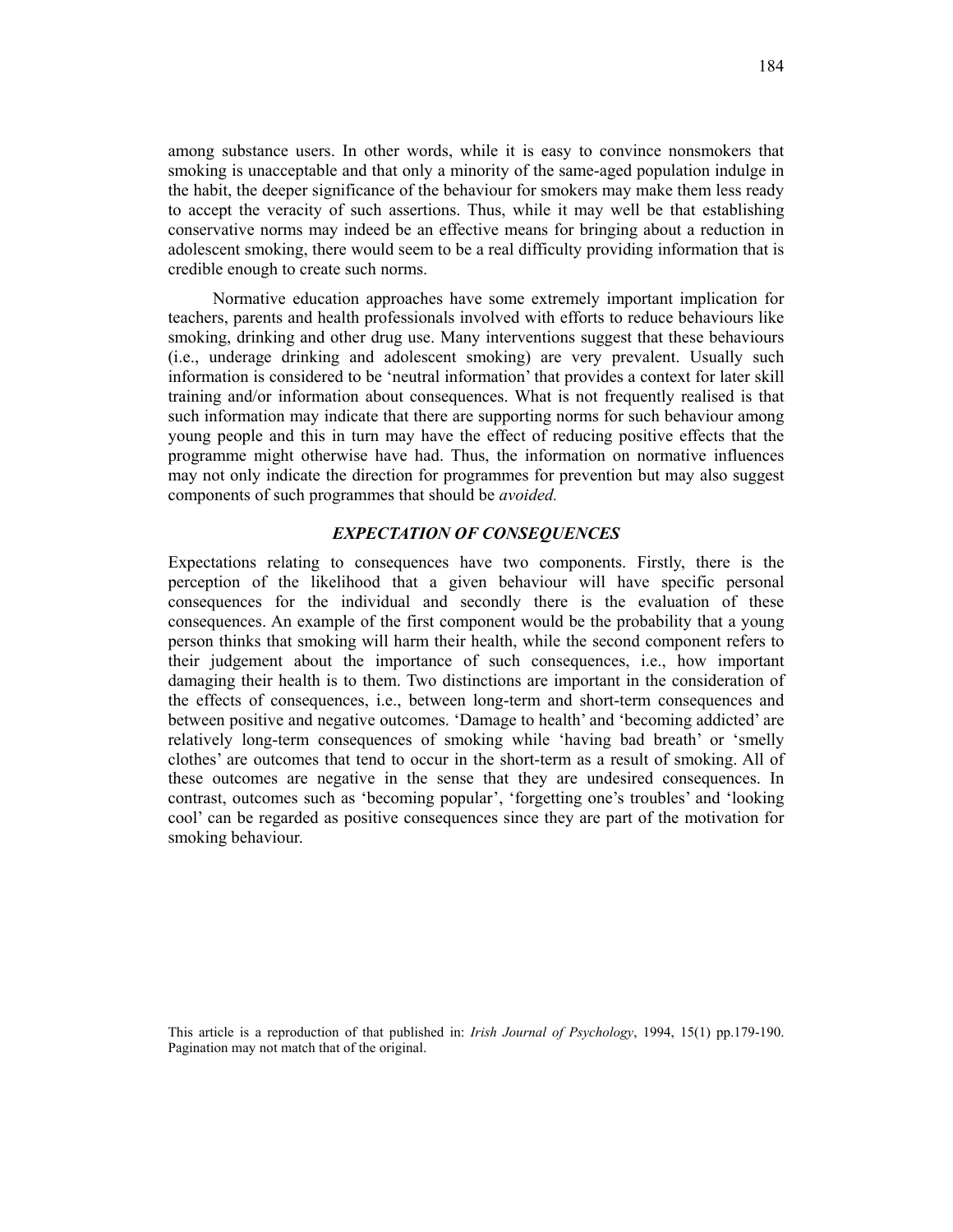The relationship between beliefs about consequences and smoking behaviour have been substantiated in a number of studies. For example, smokers are less likely than nonsmokers to believe that smoking increases their chances of getting lung cancer and harms their health. Conversely, they are more likely to believe that it will increase their popularity, make them feel more relaxed and help them concentrate (Bauman  $\&$ Chenoweth, 1984). Similarly, smokers evaluate the negative consequence of smoking less negatively than do nonsmokers and the positive consequences more positively (Budd  $\&$ Spencer, 1984).

While these results are predicted by most rational and commonsense analyses of smoking there are two findings that may be of special relevance. These concern the relative importance of short-term as opposed to long-term consequences of smoking. A number of studies (e.g., Grube, McGree & Morgan, 1984) have shown that beliefs about short-term consequences tend to be more strongly associated with smoking than are beliefs about long-term consequences. Thus, the belief that cigarettes will lead to smelly breath is a stronger predictor of smoking than the belief that smoking damages health. The other interesting point is that differences between smokers and nonsmokers in beliefs about health consequences do not come about when the smoking of *others* rather than own smoking was the focus (Kristiansen, Harding & Eiser, 1983). It emerged that smokers were just as likely as nonsmokers to believe that smoking was related to cancer or cardiovascular disease for others. This finding reinforces the importance of investigating personalised beliefs rather than general beliefs. This outcome ties in with the work on perception of risk and vulnerability. The general finding is that people tend to underestimate their own risk relative to other people for illnesses and other negative life events (Rodin & Salovey, 1989). This can have important consequences for health since perceived susceptibility is associated with greater motivation for prevention.

Research on consequences has important implications for prevention. One systematic approach to deterring the onset of smoking is to provide young people with direct evidence of the physiological consequences of smoking (Perry, Killeen, Tetch, Slinkard & Danaher, 1980). In some of the studies, attachment to a heart monitor has been used to demonstrate that smoking cigarettes increases heart rate and blood pressure. In other studies the undesirable effects of other substances use for family and other interpersonal relationships have been demonstrated (Ellickson, 1984).

A recent study featuring a strong emphasis on short and long-term consequences examined was carried out in primary schools in disadvantaged areas of Dublin (Morgan, Doorley, Hynes & Joy, in press). The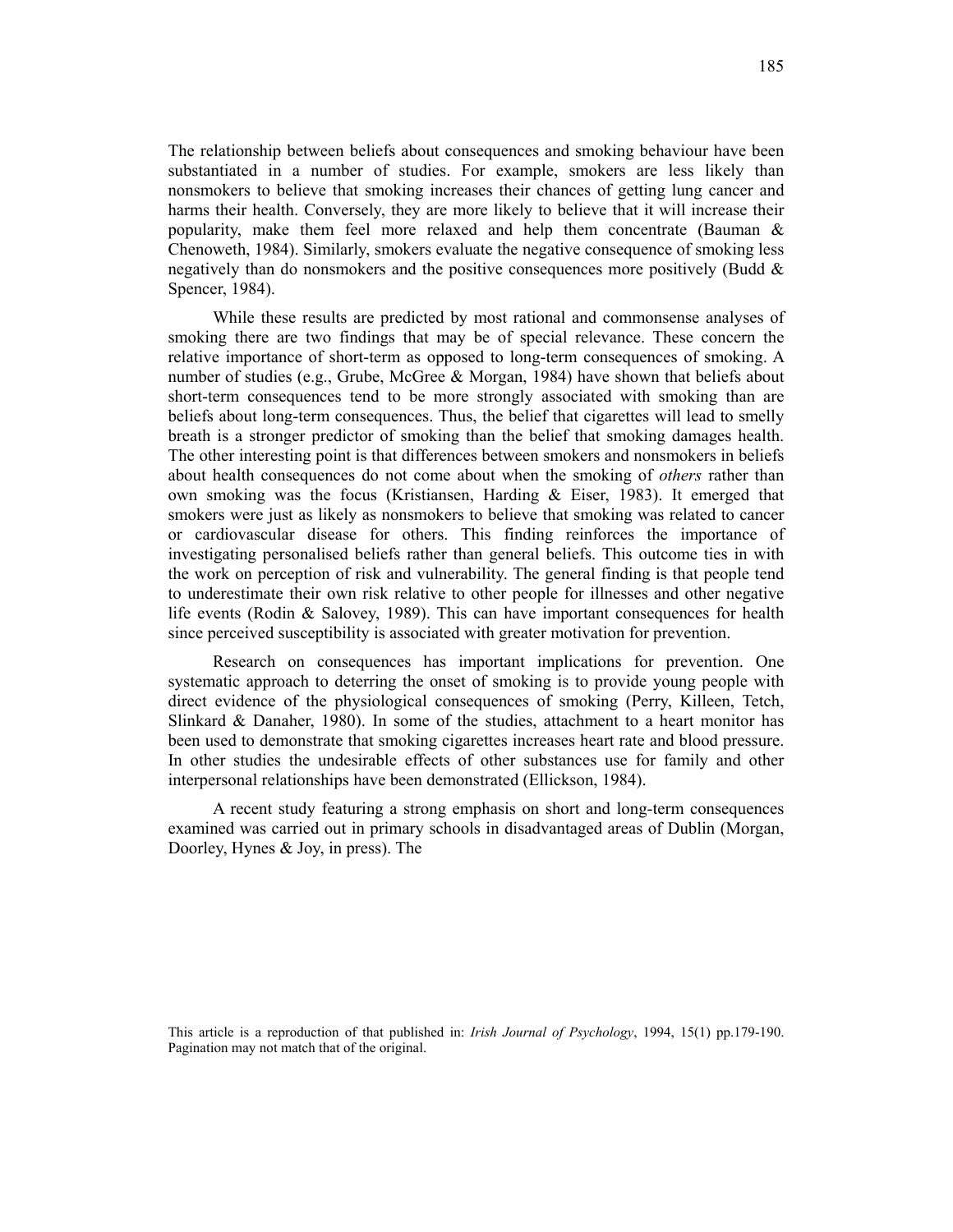programme included integration with other school subjects as well as parental involvement and visits by Health Board personnel. Compared to matched control groups, the classes in which the programme was piloted showed less positive attitudes towards smoking and greater awareness of the dangerous consequences of smoking

## *PERSONALITY AND SOCIAL FACTORS*

In addition to the normative influences and beliefs about consequences, a range of other factors are known to be associated with smoking behaviour among adolescents. Much attention has been given to the relationship between smoking and various kinds of problem behaviour. For example, several studies have shown that young people who smoke at a relatively early age tend to be involved in other deviant behaviours such as drinking, illicit drug-use and truancy (Jessor & Jessor, 1977). In addition, in those studies that have examined attitudes towards deviance, it has been shown that acceptance of deviant behaviour tends to relate quite strongly to smoking behaviour (Brook, Whiteman & Gordon, 1983).

There is also evidence that *social bonding* to conventional institutions has a restraining influence on smoking (Kaplan, Martin & Robbins, 1984). The social bonding perspective suggest that if an individual has a commitment to a social institution, then they are less likely to engage in behaviours that are deviant and rebellious. In the context of adolescent smoking, this idea has been explored in relation to commitment to family, school, church and religion. The basic idea is that to the extent that an individual values membership of those institutions, he or she will be less likely to be involved in various kinds of antisocial behaviour. While smoking per se is not illegal, smoking by young people can be considered to be deviant and likely to be influenced by adherence to the norms of such institutions.

The available literature strongly supports the finding that commitment to school is negatively related to smoking behaviour. Studies in France and Israel by Adler and Kandel (1981) showed that interest in schoolwork and rated importance of such activities were negatively related to frequency of smoking. Grube and Morgan (1986) also found that Dublin students rated importance of school and their rating of own academic achievement were both negatively related to smoking. Similar findings are presented by Ensminger, Brown and Kellam (1982) who note however that the relationship with commitment is stronger for other substances (including alcohol and illegal drugs) than for cigarette smoking.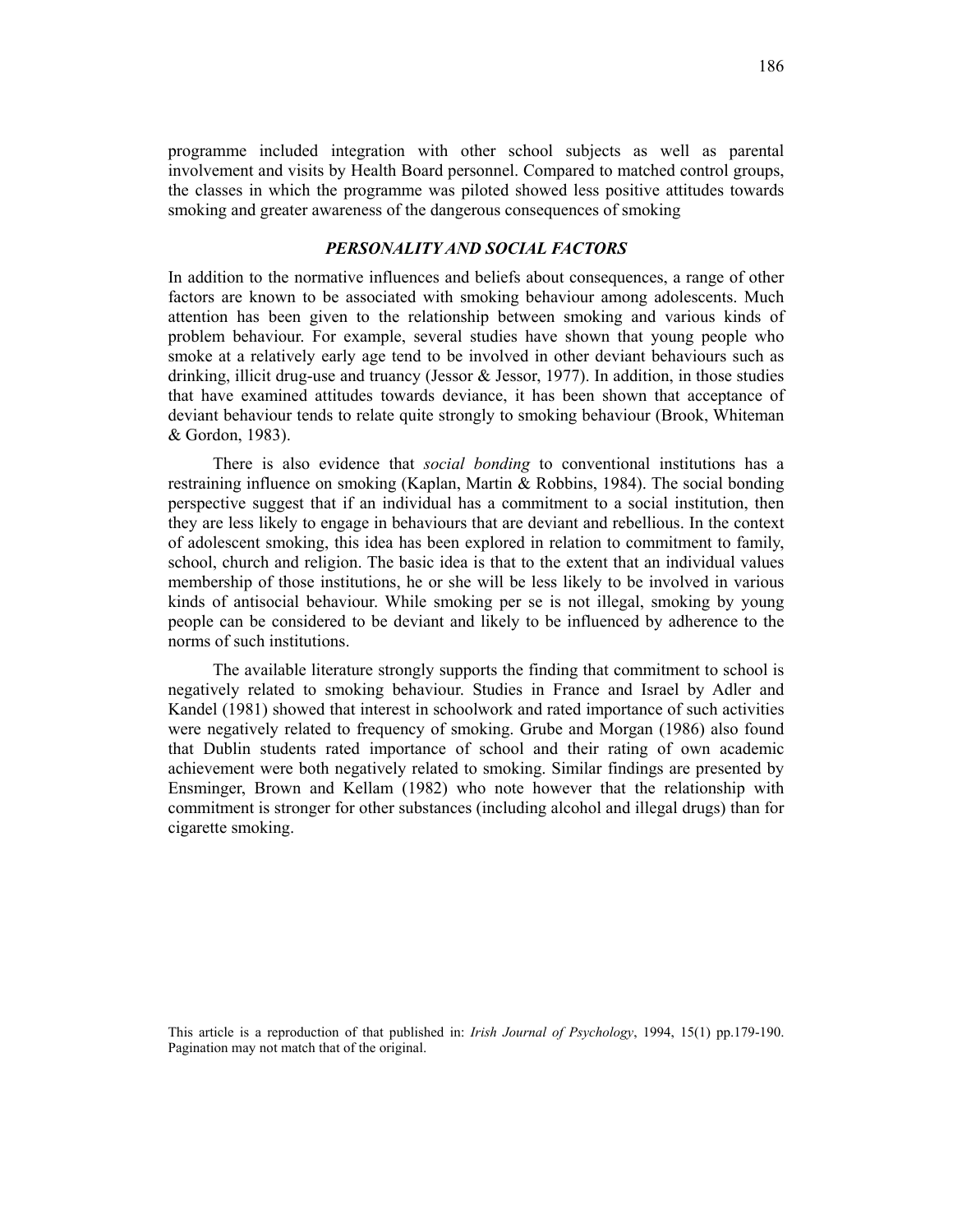#### *RISK-FOCUSED INTER VENTIONS*

A relatively promising approach to the prevention of adolescent substance use is through a risk-focused intervention (Hawkins, Catalano & Miller, 1992). Such an approach requires a number of steps: (i) identification of high-risk factors for substance use, (ii) identification of the strategies that are effective in reducing such risk factors, and (iii) application of such methods to high-risk groups. For example, low family bonding, problem behaviours, tolerance of deviance and perceived peer approval have all been shown to be related to increased substance abuse. If strategies could be identified to reduced these factors, then by implication these same strategies could be used to prevent substance use, including smoking.

It must be admitted that few studies have gone through all of the steps required in this approach. Moreover, many risk factors are either not amenable to modification (e.g., genetic factors) or extremely difficult to change (e.g., parental behaviour). However, various studies taken together testify to the promise of the approach. There is considerable evidence that aggression and other problem behaviours in the primary school years are associated with increased risk of substance use during adolescence. In turn, it has been suggested that educational strategies designed to enhance social competencies during childhood might reduce the risk of later drug abuse (Hawkins et al., 1992). For example, it might be that children who are aggressive and disruptive are rejected by their peers because they are deficient in basic interpersonal skills that can be taught. Social competence promotion approaches have used a number of methods. For example, socially rejected youths have been taught social interaction skills to increase the frequency of their social interactions (Ladd  $\&$  Asher, 1985). However, while such programmes have been tested in relation to their effects on short-term outcomes, such as adjustment at school and relationship with peers, only a small number of studies have examined effects on later substance use.

This approach to prevention of the onset of smoking merits attention. A riskfocused basis is not concerned with short-term consequences or with quick and easy manipulations. Rather, it attempts to prevent the onset of problems by addressing the developmental factors that are crucially related to substance-abuse problems. The real difficulties with the approach lie in the fact that the factors being addressed are extremely difficult to control since they involve matters like parental behaviours, enhancement of school-achievement and learning to use alternatives to aggression. It merits considerably more research attention in the future.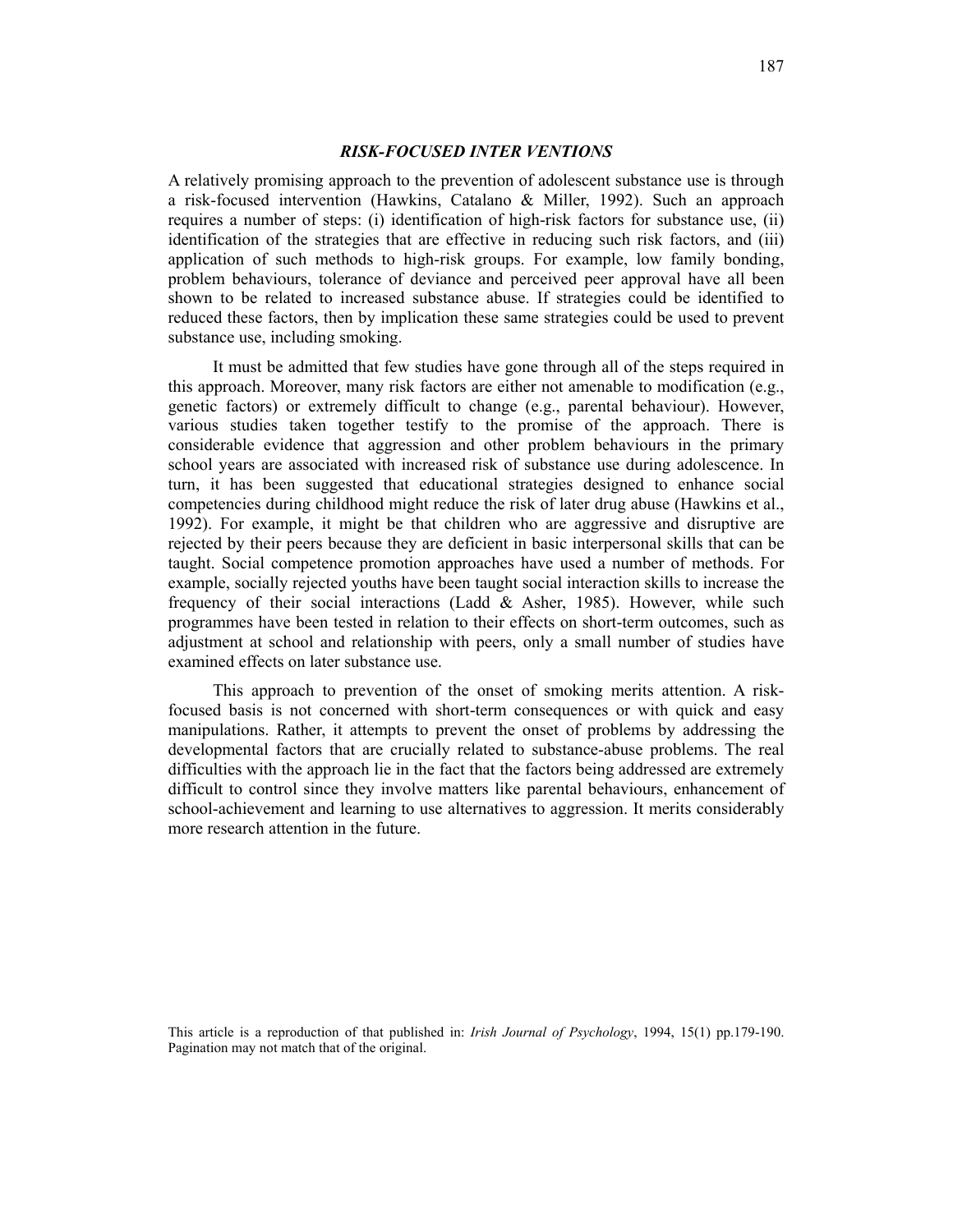#### *CONCLUSIONS AND FUTURE DIRECTIONS*

A number of conclusions are warranted on the basis of the studies reviewed above. Firstly, the understanding of the processes underlying the uptake of smoking by young people has resulted in systematic effort to prevent its onset. This constitutes a considerable advance on the mere information approach of 20 years ago. Secondly, and in line with the multi-determined nature of smoking, no single approach has been demonstrated to be vastly superior to any other. A great deal seems to depend on the effectiveness of the delivery of the programme. A related point is that some programmes, supposedly based on one kind of influence, may have their impact in ways additional to those predicted by the programme's focus. For example, it has been argued that social skills are effective because they draw attention to the conservative nature of norms surrounding such behaviour.

Finally, the question of the interaction of educational measures with other approaches should be examined. Educational approaches are geared to influencing the demand for cigarettes and other substances; there are grounds for thinking that curtailment of the supply of cigarettes to very young people might be a worthwhile initiative. In fact, the law in relation to sale of cigarettes to young people is rather strong. Under Section 3 of the Tobacco (Health and Protection) Act 1988 of the Republic of Ireland, any person '...who sells or makes available any tobacco products to a person under the age of 16 years, whether for his own use or otherwise...shall be guilty of an offence (carrying a) Penalty £500.' In addition, Section 4 of the same Act forbids the selling of cigarettes other than in packs of 10 or 20. Obviously important questions concern the enforcement of these laws. In our view, the existing laws could make an important contribution to reducing the supply of cigarettes to young people. Besides the effectiveness *per se* of such a measure, there would be important consequences for perceived norms about smoking. Thus legal initiatives and health promotion strategies incorporating a social-psychological perspective may provide complementary strategies in the reduction of cigarette smoking among adolescents.

#### *ACKNOWLEDGEMENTS*

Thanks are due to Dr Hannah McGee for her encouragement and assistance in the preparation of this paper and to Sergeant Michael Egan for his advice on the legal measures relating to sale of cigarettes to minors.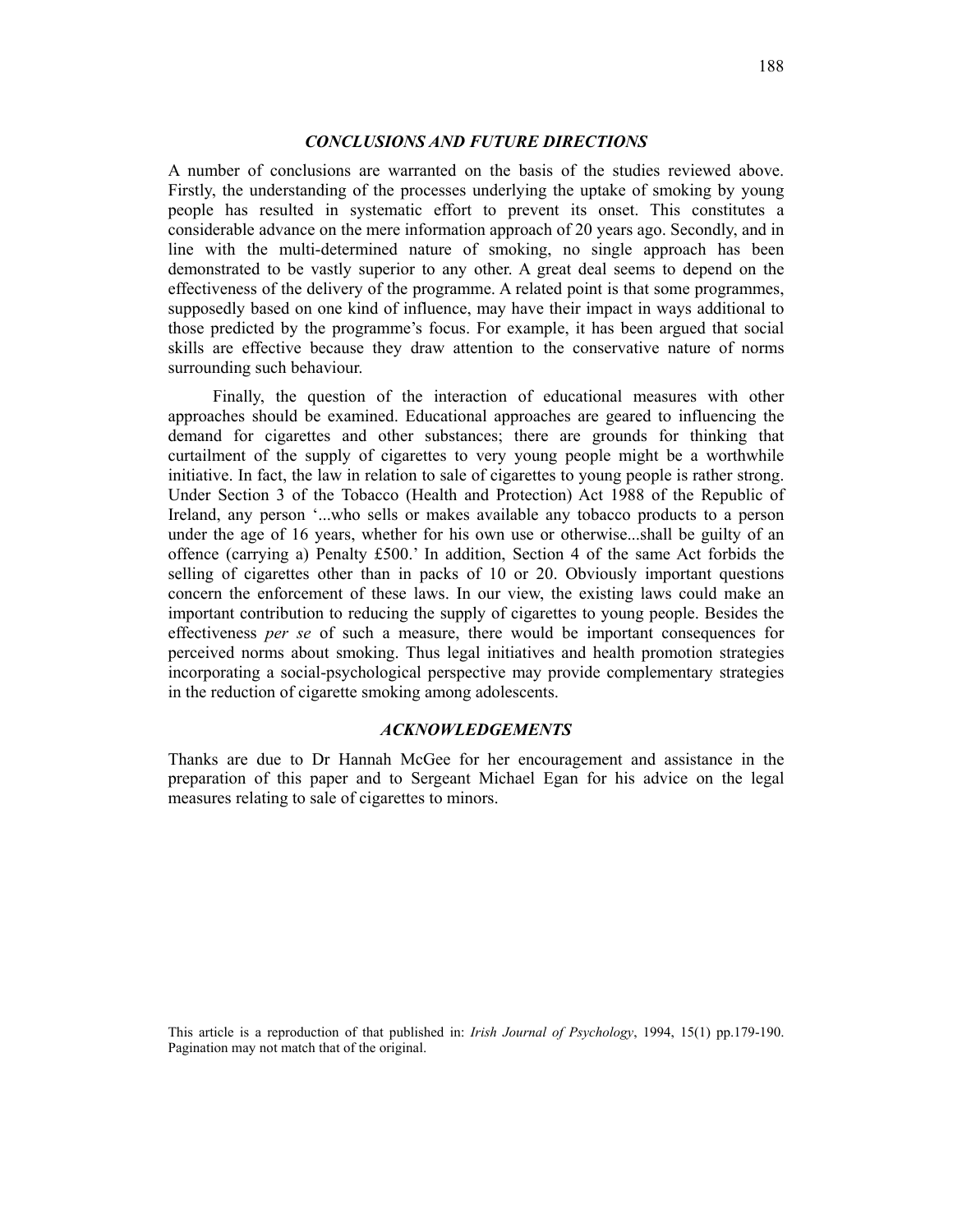#### **REFERENCES**

- Adler, I. S. & Kandel, D.B. (1981). A cross-cultural comparison of socio-psychological factors in alcohol use among adolescents in Israel, France and the United States, *Journal of Youth and Adolescence,* **11,** 89-113.
- Ajzen, I. & Fishbein, M. (1980). *Understanding Attitudes and Predicting Social Behaviour.* Englewood Cliffs, NJ: Prentice-Hall.
- Bandura, A. (1986). *Social Foundations of Thought and Action.* Englewood Cliffs, NJ: Prentice Hall.
- Bauman, K.E. & Chenoweth, R.L. (1984). The relationship between the consequences adolescents expect from smoking and their behaviour: A panel study of adolescent cigarette smoking. *Journal of Applied Social Psychology,* **14,** 28-41.
- Brook, J.S., Whiteman, M. & Gordon, A.S. (1983). Stages of drugs use in adolescence: Personality, peer and family correlates. *Developmental Psychology,* **19,** 269-277.
- Budd, R. J. & Spencer, C.P. (1984). Predicting undergraduates' intentions to drink. *Journal of Studies on Alcohol,* **45,** 179-183.
- Cleary, A. & Shelley, E. (1983). Smoking and health The facts in Ireland. *Irish Medical Journal,* **76** (Supplement 12), 1 -29.
- Ellickson, P.L. (1984). *Project Alert: A Smoking and Drug Prevention Programme.* Santa Monica: Rand Corporation.
- Ensminger, M.E., Brown, C.H. & Kellam, S.G (1982) Sex differences in antecedents of substance use among adolescents. *Journal of Social Issues,* **38,** 25-42.
- Grube, J.W., McGree, S. & Morgan, M. (1984). Smoking behaviours, intentions and beliefs among Dublin primary school children. *The Economic and Social Review,*  15, 265 -288.
- Grube, J.W. & Morgan, M. (1986). *Smoking, drinking and other drug use among Dublin post-primary schoolpupils,* Dublin: Economic and Social Research Institute.
- Grube, J.W., Morgan, M. & McGree, S. (1986). Attitudes and normative beliefs as predictors of smoking intentions and behaviours: A test of three models. *British Journal of Social Psychology,* **25,** 81-93.
- Grube, J.W. & Morgan, M. (1990). *The development and maintenance of smoking drinking and other drug use among Dublin post-primary pupils.* Dublin: Economic and Social Research Institute.
- Hansen, W.B. & Graham, J.W. (in press) Peer pressure training versus establishing conservative norms in preventing alcohol, marijuana, and cigarette use among adolescents. *Journal of Preventive Medicine.*
- Hawkins, J.D. Catalano, R.F. & Miller, J.Y. (1992). Risk and protective factors for alcohol and other drug problems in adolescence and early childhood: Implications for substance abuse prevention. *Psychological Bulletin,* **112,** 64-105.
- Kaplan, H.B., Martin, S.S. & Robbins, C. (1984). Pathways to adolescent drug use: Selfderogation, peer influence, weakening of social controls, and early substance use.